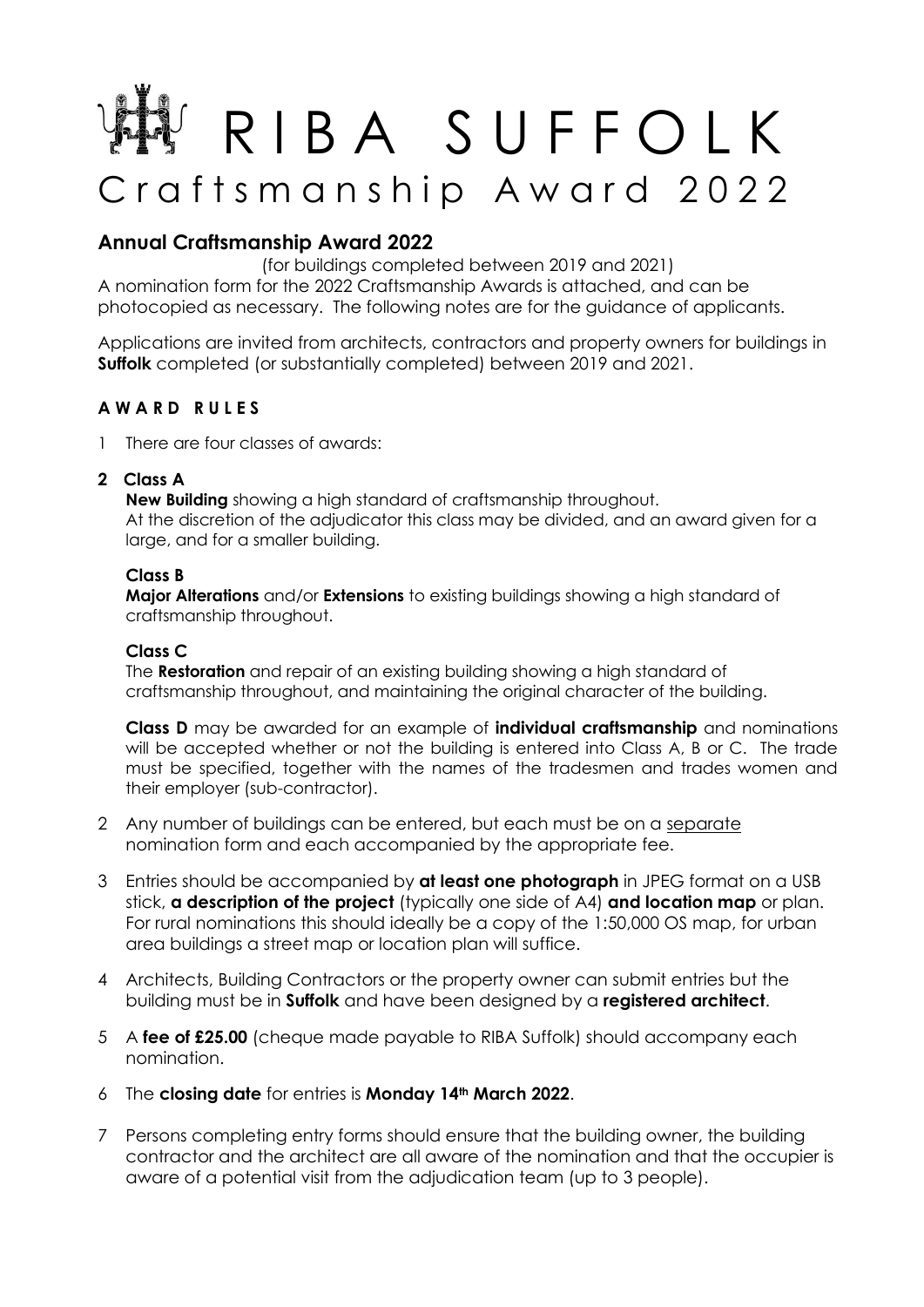Results of the Awards will be announced at the annual dinner of the Suffolk Joint Consultative Committee for Building to take place at **Trinity Park Conference Centre, Ipswich on Thursday 12th May 2022**. Tickets are available from:

Lee Burke, National Federation of Builders Elizabeth House 8A Princess Street Knutsford, WA16 6DD Cheshire

Lee.Burke@builders.org.uk 01772 789314

- 8 **Award certificates** will be presented to **the builder**, **the architect,** and the **client** of the award winning buildings. The person nominating a successful project will be notified prior to the dinner and will be expected to provide digital photographs which will be presented during the evening.
- 9 If in the opinion of the assessor, none of the work nominated is of sufficiently high quality, no award will be made.

# *Bryan Wybrow*

R I B A S UFFO L K 01473 689532 bryan@klharchitects.com

## **Please note that nomination forms should be sent to:**

#### **John Norman**

43 Bixley Drive, Rushmere St. Andrew IPSWICH 01473 728921

Suffolk IP4 5TX *NB – new address and new email*

RIBAcraftsmanship@gmail.com

#### **Your nomination fee can be made by Bank Transfer to:**

| ○ Bank:          | <b>Barclays</b>     |
|------------------|---------------------|
| ○ Sort Code:     | 20-44-51            |
| ○ Account Name:  | <b>RIBA Suffolk</b> |
| ○ Account Number | 00866113            |

Please ensure a reference is provided with the bank transfer so that it can be easily associated with your entry.